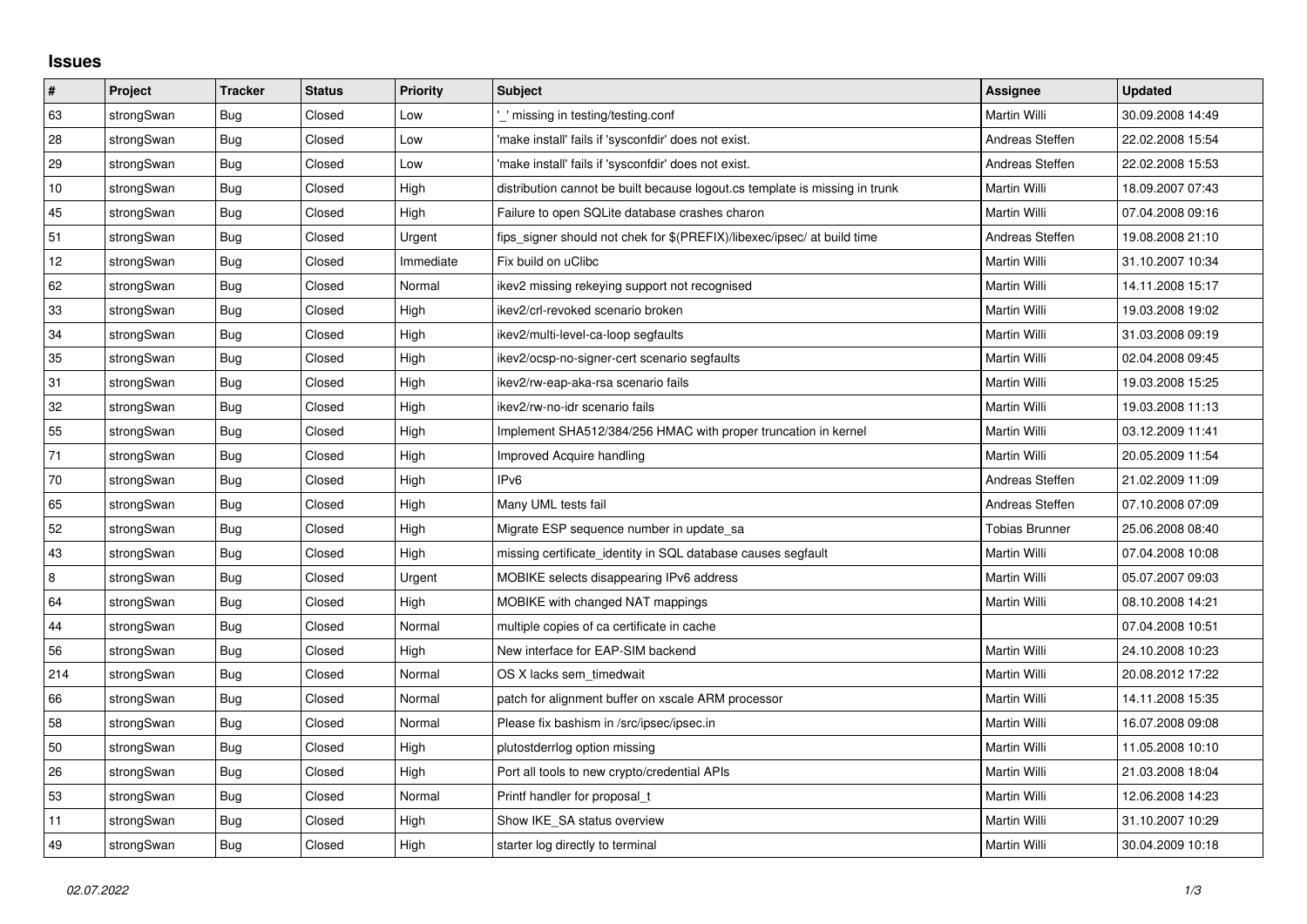| #              | Project    | <b>Tracker</b> | <b>Status</b> | <b>Priority</b> | <b>Subject</b>                                                      | Assignee              | <b>Updated</b>   |
|----------------|------------|----------------|---------------|-----------------|---------------------------------------------------------------------|-----------------------|------------------|
| 36             | strongSwan | <b>Bug</b>     | Closed        | High            | strongswan-4.2.0 does not compile with uclibc                       | Martin Willi          | 04.04.2008 13:51 |
| 61             | strongSwan | Bug            | Closed        | High            | When recovering from DPD, firewall rules aren't added as necessary  | Andreas Steffen       | 06.05.2013 21:43 |
| 79             | strongSwan | Bug            | Closed        | High            | Windows 7 sometimes fails to verify RSA signatures done by gcrypt   | Martin Willi          | 30.06.2009 12:22 |
| 59             | strongSwan | Feature        | Closed        | High            | Add additinal signal dependent parameter to bus                     | <b>Martin Willi</b>   | 29.07.2008 11:04 |
| 25             | strongSwan | Feature        | Closed        | High            | alternative crypto implementation                                   | Martin Willi          | 31.05.2008 09:49 |
| $30\,$         | strongSwan | Feature        | Closed        | High            | Certificate caching                                                 | Martin Willi          | 02.04.2008 14:50 |
| 42             | strongSwan | Feature        | Closed        | High            | CFG attribute handler framework                                     | Martin Willi          | 28.04.2009 10:23 |
| 41             | strongSwan | Feature        | Closed        | High            | CFG attribute provider framework                                    | Martin Willi          | 16.04.2008 11:24 |
| $\overline{2}$ | strongSwan | Feature        | Closed        | High            | Complete MOBIKE support                                             | Martin Willi          | 31.10.2007 10:30 |
| 39             | strongSwan | Feature        | Rejected      | High            | Configuration support in Manager                                    | Martin Willi          | 04.07.2014 11:07 |
| 27             | strongSwan | Feature        | Closed        | High            | Create a database API                                               | Martin Willi          | 19.02.2008 15:16 |
| 21             | strongSwan | Feature        | Closed        | High            | CRL support                                                         | Martin Willi          | 10.03.2008 18:40 |
| 76             | strongSwan | Feature        | Closed        | Normal          | crypto test framework                                               | Martin Willi          | 12.06.2009 11:31 |
| 100            | strongSwan | Feature        | Closed        | Normal          | Derive traffic selectors from authentication process                | Martin Willi          | 23.07.2010 16:53 |
| 46             | strongSwan | Feature        | Closed        | High            | DNS resolving for hosts in ike_cfg                                  | Martin Willi          | 09.06.2008 09:34 |
| 54             | strongSwan | Feature        | Closed        | High            | <b>EAP-Identity Server functionality</b>                            | Martin Willi          | 22.08.2008 12:55 |
| 16             | strongSwan | Feature        | Closed        | High            | Generic plugin architecture                                         | Martin Willi          | 15.02.2008 09:37 |
| 37             | strongSwan | Feature        | Closed        | High            | Hash and URL support for IKEv2                                      | <b>Tobias Brunner</b> | 18.04.2008 13:38 |
| 13             | strongSwan | Feature        | Closed        | High            | Implement a modular credential framework                            | Martin Willi          | 15.02.2008 09:36 |
| 67             | strongSwan | Feature        | Closed        | Normal          | Implement DH groups 22-24                                           | Martin Willi          | 19.04.2010 14:51 |
| 60             | strongSwan | Feature        | Closed        | High            | Implement draft-sheffer-ikev2-gtc-00 with PAM password verification | Martin Willi          | 22.08.2008 12:59 |
| 15             | strongSwan | Feature        | Closed        | High            | Implement rauthentication using RFC4478                             | Martin Willi          | 30.11.2007 14:55 |
| 69             | strongSwan | Feature        | Closed        | Normal          | Improve scheduler performance                                       | <b>Tobias Brunner</b> | 04.12.2008 17:03 |
| 19             | strongSwan | Feature        | Closed        | High            | Include EAP-MD5 into trunk                                          | Martin Willi          | 13.12.2007 09:48 |
| 14             | strongSwan | Feature        | Closed        | High            | Initiate/Terminate IKE_SAs                                          | Martin Willi          | 13.11.2007 14:04 |
| 78             | strongSwan | Feature        | Closed        | Normal          | Integrity tester for libstrongswan and all plugins.                 | Martin Willi          | 27.06.2009 16:19 |
| 18             | strongSwan | Feature        | Closed        | High            | Merge EAP-AKA module into trunk                                     | Martin Willi          | 13.12.2007 09:47 |
| 40             | strongSwan | Feature        | Closed        | High            | NetworkManager support                                              | Martin Willi          | 22.08.2008 12:54 |
| 57             | strongSwan | Feature        | Closed        | Normal          | new pluto connection option: verify identifier                      | Andreas Steffen       | 25.07.2013 10:07 |
| 38             | strongSwan | Feature        | New           | Low             | OCSP in IKE payload, RFC4806                                        |                       | 19.12.2014 14:20 |
| 22             | strongSwan | Feature        | Closed        | High            | OCSP support                                                        | Martin Willi          | 10.03.2008 18:41 |
| 48             | strongSwan | Feature        | Closed        | High            | Parallel trustchain verification                                    | Martin Willi          | 16.04.2008 11:33 |
| $\vert$ 1      | strongSwan | Feature        | Closed        | High            | Partial MOBIKE implementation                                       | Martin Willi          | 02.07.2007 16:14 |